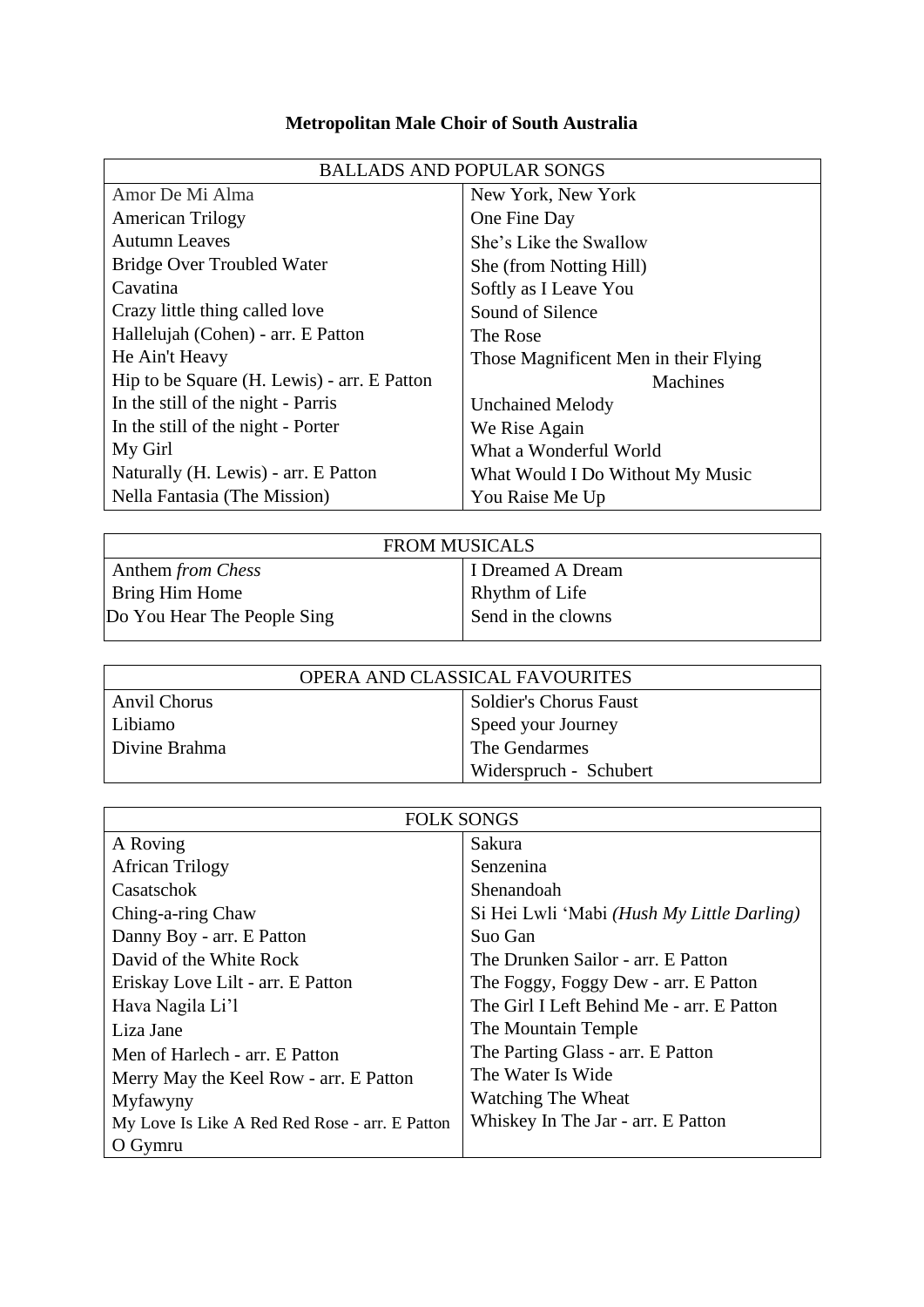| <b>JAZZ GREATS</b>                   |                                   |
|--------------------------------------|-----------------------------------|
| Ain't Misbehavin'                    | Steppin' Out With My Baby         |
| A Nightingale Sang in Berkley Square | Summertime                        |
| Chattanooga Choo Choo                | They Can't Take That away from Me |
| Fascinatin' Rhythm                   |                                   |

| <b>SACRED MUSIC AND SPIRITUALS</b> |                               |
|------------------------------------|-------------------------------|
| Amazing Grace - arr. E Patton      | I'm Gonna Walk                |
| Amen (This Little Light Of Mine)   | I'se Weary of Waiting         |
| Arwelfa – John Hughes              | Llanfair - Robert Williams    |
| Ave Maria - Bruckner               | Morte Criste                  |
| Be Thou My Vision - arr. E Patton  | My Lord, what a morning       |
| Calon Lan - arr. E Patton          | Rachie                        |
| Cantique de Jean Racine            | River in Judea                |
| Diolch Ior                         | Shall We Gather at the River  |
| Deus Salutis                       | The $23rd$ Psalm – Franz      |
| Down In The River - arr. E Patton  | Schubert The 23rd Psalm       |
| Every time I feel the spirit       | (Crimond) The Lord's Prayer - |
| Gloria - K Christopher             | Malotte                       |
| Go Now In Peace                    | Tui Egeo $-$ R. Lowry         |
| GwaHoddiad                         | When the Saints               |
| Hand me down my silver trumpet     |                               |

| <b>CHRISTMAS FAVOURITES</b>                 |                                          |
|---------------------------------------------|------------------------------------------|
| Ave Maria - Arcadelt                        | Mary's Boy Child                         |
| Ave Maria - Bruckner                        | O Come All Ye Faithful                   |
| Awake, Arise, Rejoice and Sing! - Thomas    | O Come Emmanuel - arr. E Patton          |
| Away in A Manger arr. R. Cox                | O, Holy Night - arr. E Patton            |
| Candlelight Carol - Rutter                  | Poverty                                  |
| Coventry Carol - arr. E Patton              | Praise Ye the Lord of Hosts              |
| Ding Dong Merrily On High - arr. E Patton   | Rise Up Shepherd and Follow              |
| Gloria - Vivaldi                            | Silent Night - arr. E Patton             |
| Gabriel's Message                           | Silver Bells                             |
| God Rest Ye Merry Gentlemen - arr. E Patton | Sing Gloria - James                      |
| Glory To God - Schulz                       | Sing We Now of Christmas - Arr. B. Cook  |
| Hallelujah Chorus                           | There Came An Angel                      |
| Have yourself a Merry Little Christmas      | The Virgin Mary Had A Baby Boy           |
| The Holly and the Ivy - arr. E Patton       | Torches - Joubert                        |
| It came upon the midnight clear             | We Wish You A Merry Xmas - arr. E Patton |
| I Wonder as I Wander - arr. E Patton        | What Child Is This - Trad. arr. E Patton |
| Jesu Joy - JS Bach                          | Zion Hort Die Wächter Singen - JS Bach   |
| Joy To The World                            |                                          |